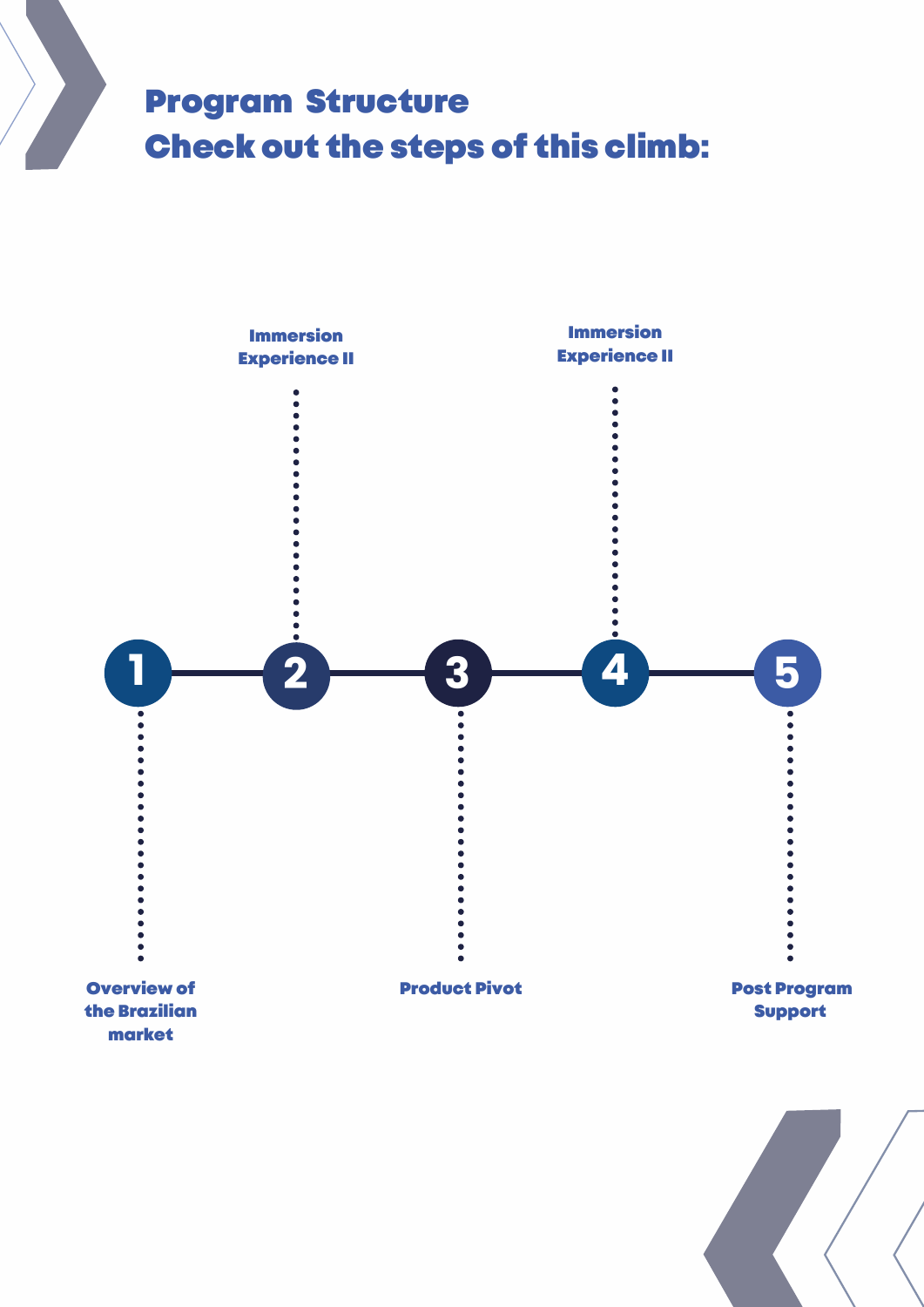

## **STAGE 1: Setting the Stage | An overview of the Brazilian market**

A maximum of 30 companies will be selected to join this stage of the program where they will be provided with a local market report overview of the sectors where each company operates. The report is intended to provide each company with more sector-based details on the market they are looking to enter. They will also participate in webinars that will provide an overview of the:

- The Brazilian business environment including details on legal and taxes issues;
- A dialogue with foreign tech companies already operating in the country and their feedback on experiences and lessons learned;
- An overview of the business culture and what that means in terms of customer approach and relationship.

### **STAGE 2: Immersion Experience I | Identifying customers and understanding how Brazil operates**

A maximum of twenty (20) companies will be selected to the second stage of the program to initiate their penetration process in Brazil. This stage is divided into two parts, an online and onsite.

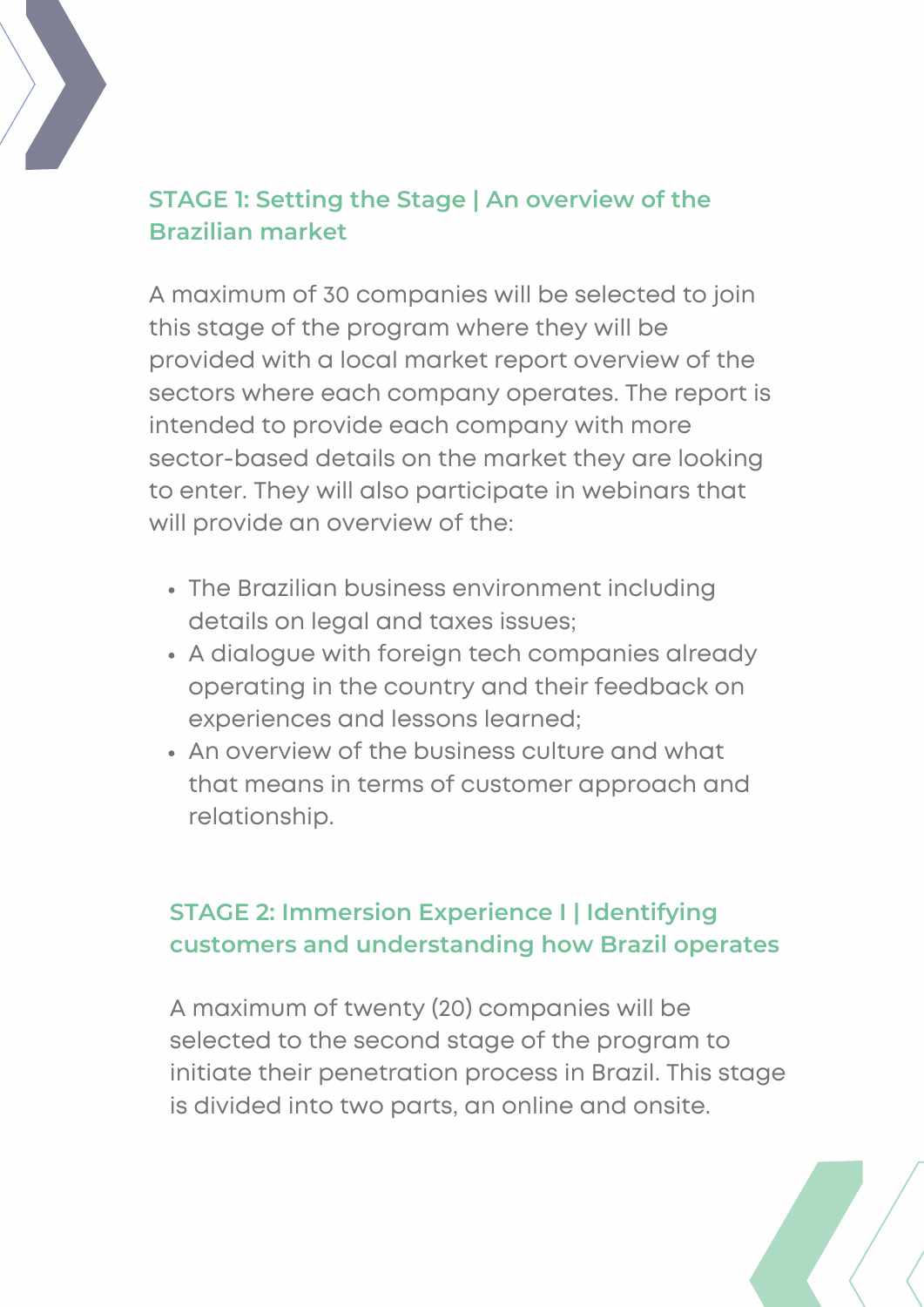

#### **Online**

In this stage each company will go through an online interview with a professional biz dev expert to understand more of the company's product and elaborate a strategic plan to enter the Brazilian market, identify potential customers and secure meetings for the onsite part of the program.

The companies will also participate in online training sessions on key topics related to doing business in Brazil, adapting your product to the local market, understanding your customer and knowing who potential local partners and investors are.

#### **Onsite**

The companies will spend a total of two (2) weeks in Brazil. The onsite part will be held in CUBO, the second largest innovation hub in terms of size located in Sao Paulo.

#### **STAGE 3: Product Pivot**

Upon completion of stage 2, the entrepreneurs will return to their countries and continue with product pivot to develop their company, product and Brazilian market penetration activities. We expect that at this stage you will:

• Implement the product pivots identified during the immersion phase to deliver a minimum viable product to customers as quickly as possible